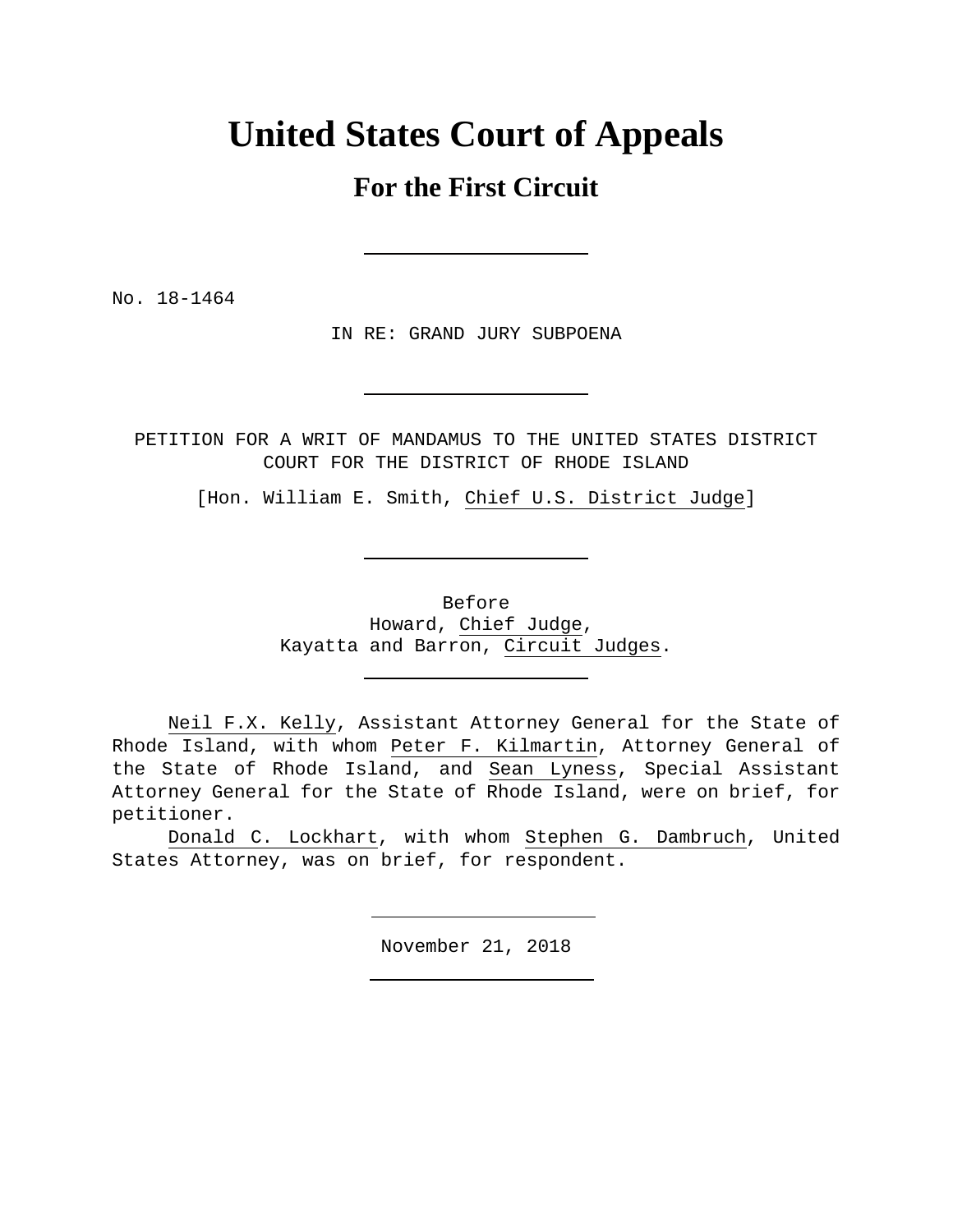**KAYATTA**, **Circuit Judge**. The Rhode Island Department of Education and Training ("Department") petitions us for a writ of advisory mandamus to answer the following question: May a state government successfully invoke the attorney-client privilege in response to a federal grand jury subpoena? The petition comes in response to a holding by a federal district court in the District of Rhode Island that the privilege is categorically unavailable to a state government in receipt of a federal grand jury subpoena. For the reasons discussed below, we grant the writ and explain why such a categorical rule is not appropriate.

#### **I.**

Given that portions of the record are sealed, we discuss the factual background of this matter only briefly. A federal grand jury sitting in the District of Rhode Island subpoenaed certain records from the Department. The Department moved to quash the subpoena to the extent it sought to compel the production of documents containing confidential communications between Department staff and Department legal counsel. The district court denied the motion and ordered the Department to turn over the requested communications, holding that, as a categorical matter, "the attorney-client privilege does not shield communications between government lawyers and their clients from a federal grand jury." Order at 2, In re Grand Jury Subpoena (R.I. Dep't of Labor and Training), No. 18-4 WES (D.R.I. Apr. 25, 2018). The district

- 2 -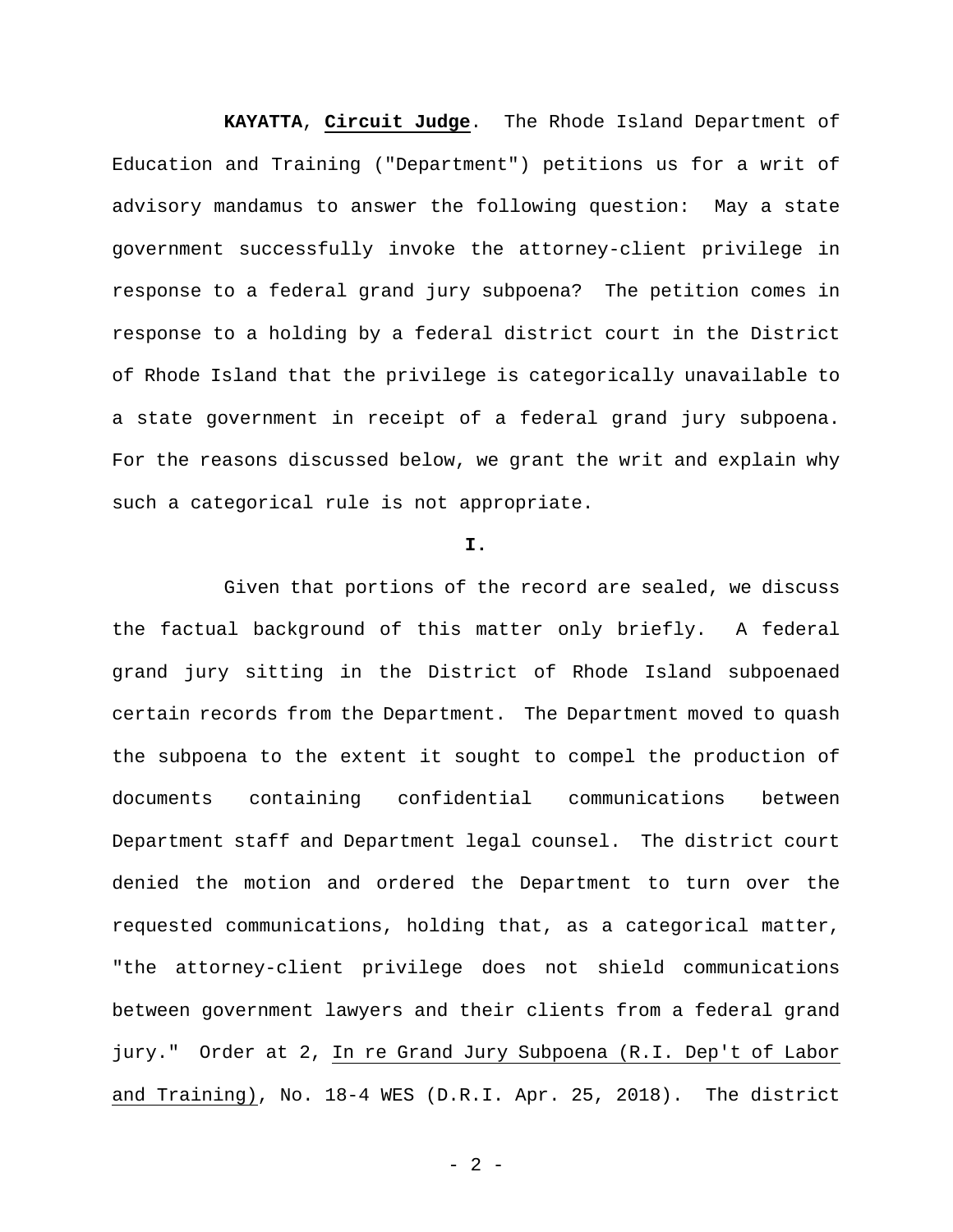court declined to certify the issue for appeal under 28 U.S.C. § 1292(b), Order at 5, In re Grand Jury Subpoena (R.I. Dep't of Labor and Training), No. 18-4 WES (D.R.I. May 16, 2018), leaving the Department with only one traditional option for gaining appellate review: refusing to comply with the subpoena, incurring a contempt order, and appealing from that order. Reluctant to violate a court order, the Department instead petitioned this court for a writ of advisory mandamus under 28 U.S.C. § 1651 directing the district court to quash the subpoena.

#### **II.**

We consider first whether advisory mandamus is available. The All Writs Act, 28 U.S.C. § 1651, empowers federal courts to "issue all writs necessary or appropriate in aid of their respective jurisdictions and agreeable to the usages and principles of law." One of these writs is the writ of mandamus, which comes in two varieties. The more commonly sought writ is that of supervisory mandamus, which is available when "the issuance (or nonissuance) of [a district court] order presents a question anent the limits of judicial power, poses some special risk of irreparable harm to the [party seeking mandamus], and is palpably erroneous." United States v. Horn, 29 F.3d 754, 769 (1st Cir. 1994). The Department does not contend that this more common form of mandamus is available here. Rather, it seeks a writ of advisory mandamus, which we have described as being available only in "rare

- 3 -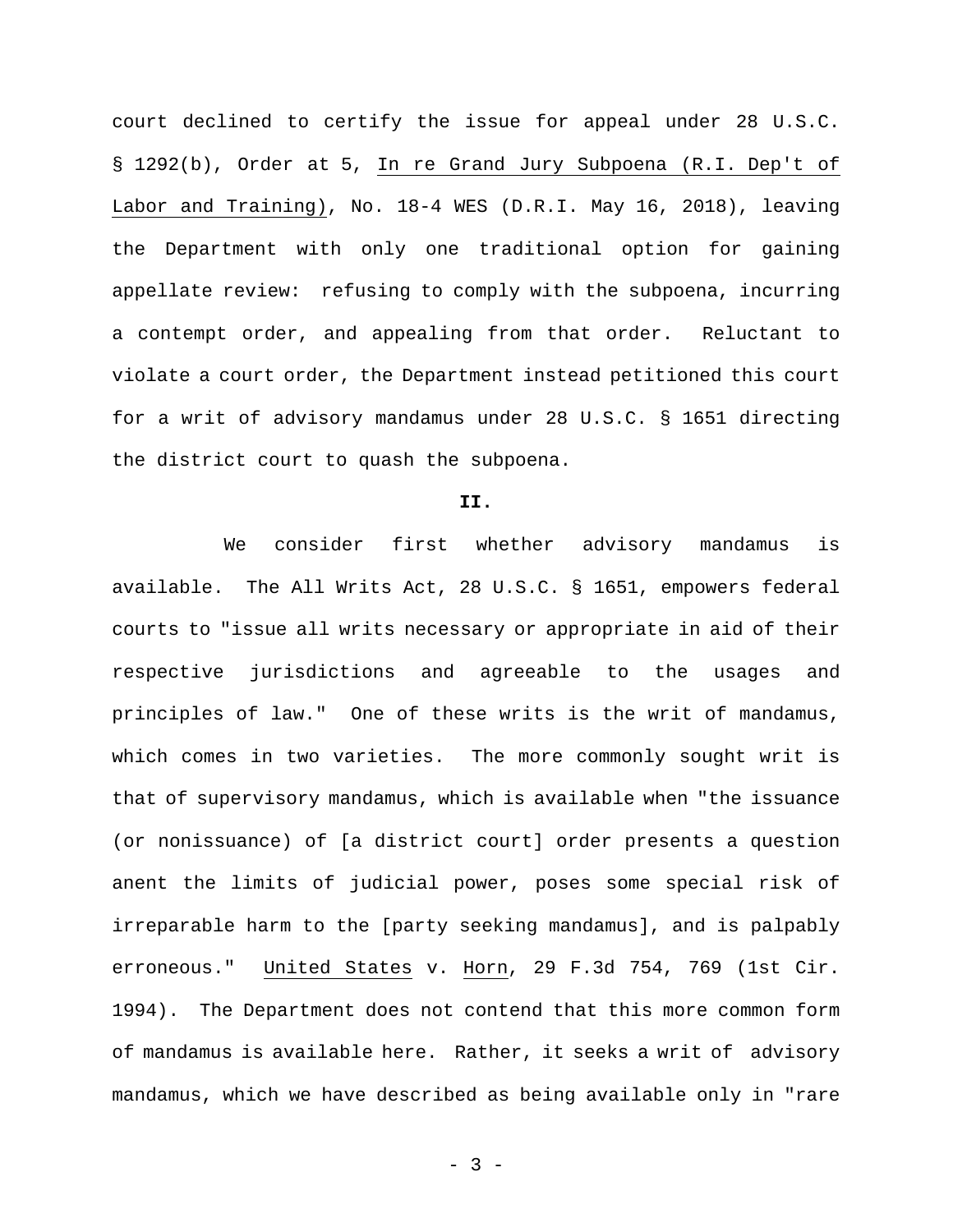cases; the usual requisites are that the issue be an unsettled one of substantial public importance, that it be likely to recur, and that deferral of review would potentially impair the opportunity for effective review or relief later on." United States v. Pleau, 680 F.3d 1, 4 (1st Cir. 2012) (en banc).

We have little trouble concluding that the first two requisites for invoking advisory mandamus are satisfied here. The parties agree that the issue on which our opinion is sought is unsettled in this circuit, while (as we will discuss) other circuits are split. And the degree to which communications between government counsel and public employees may be shielded from a grand jury subpoena is of substantial public importance. Significantly, too, the petition seeks our opinion on a rule of law and not on the manner in which the trial court exercised its discretion. See In re Insurers Syndicate, 864 F.2d 208, 211 (1st Cir. 1988) ("[M]andamus, as a general rule, will not issue to control exercises of judicial discretion."). We also see the issue as likely to recur; the fact that multiple circuits have already weighed in on the subject suggests as much, and the United States offers little to persuade us otherwise. Indeed, the ruling below in this very case makes it more likely that grand juries will seek such information. And if the district court ruling remains extant, it may dissuade public officials in other cases from challenging subpoenas or perfecting appeals from subsequent district court

- 4 -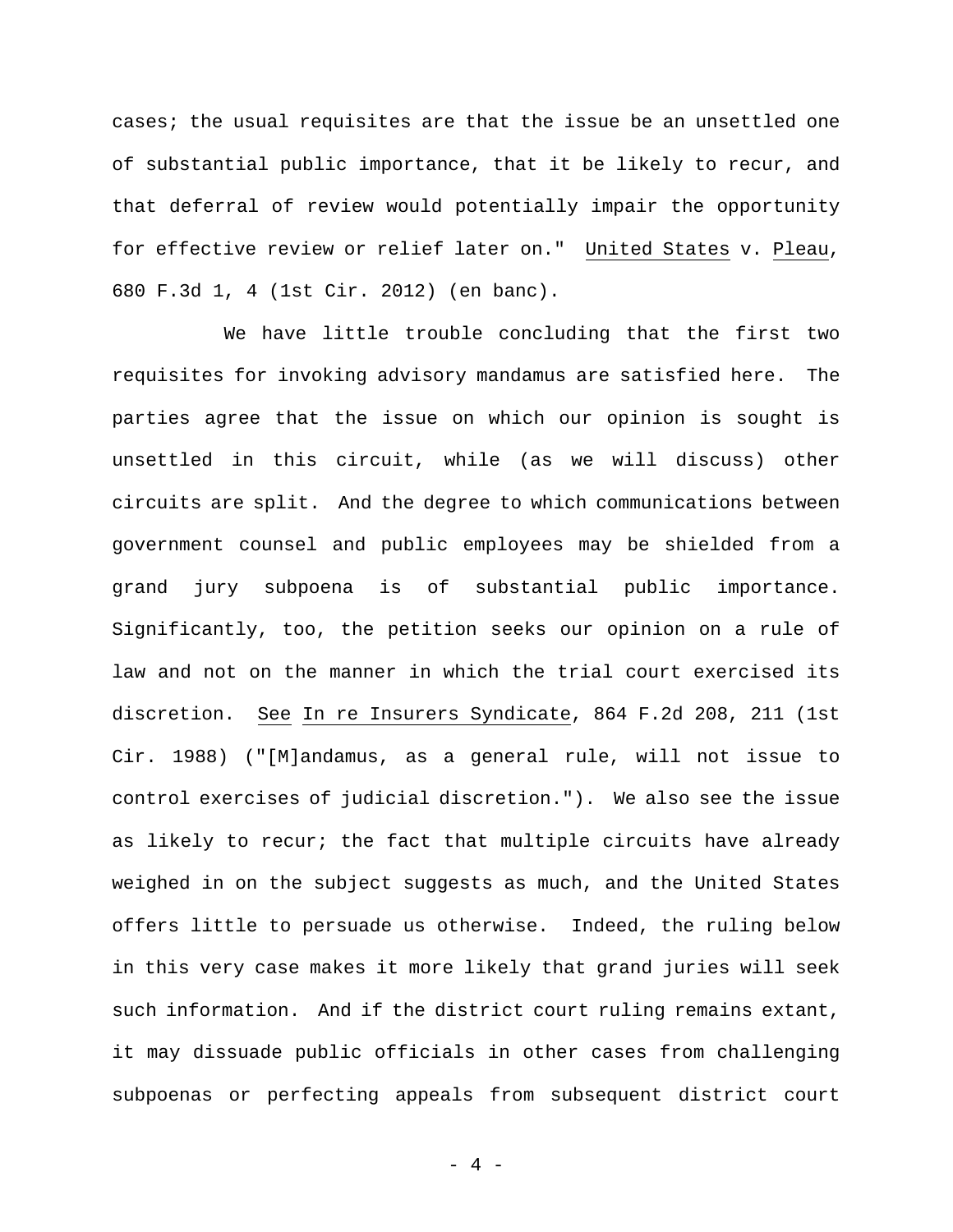opinions that track the holding below in this case. Finally, prolonged doubt about the sustainability of the privilege in the face of grand jury subpoenas could leave many public officials uncertain about how to conduct themselves in seeking -- or not seeking -- legal advice.

The more challenging question is whether refusing to exercise our mandamus jurisdiction "would potentially impair the opportunity for effective review." Pleau, 680 F.3d at 4. The United States argues that the Department can secure effective review by defying the subpoena, incurring a contempt order, and appealing that order. The Department concedes that a private party may follow such a path without too much difficulty in order to obtain interlocutory review of a discovery ruling. See Alexander v. United States, 201 U.S. 117, 121 (1906). Nevertheless, the Department contends that it has a heightened duty to follow (and to be perceived to follow) the law. For that reason, it argues that its ability to seek appellate review in ordinary course is impaired as compared to the ability of private parties to seek such review.

We agree with the Department that the option of perfecting an appeal in ordinary course by triggering a finding of contempt may be materially less attractive -- and thus less readily available -- to a government agency than it might be to a private party. In so concluding, we recognize that we have nevertheless

- 5 -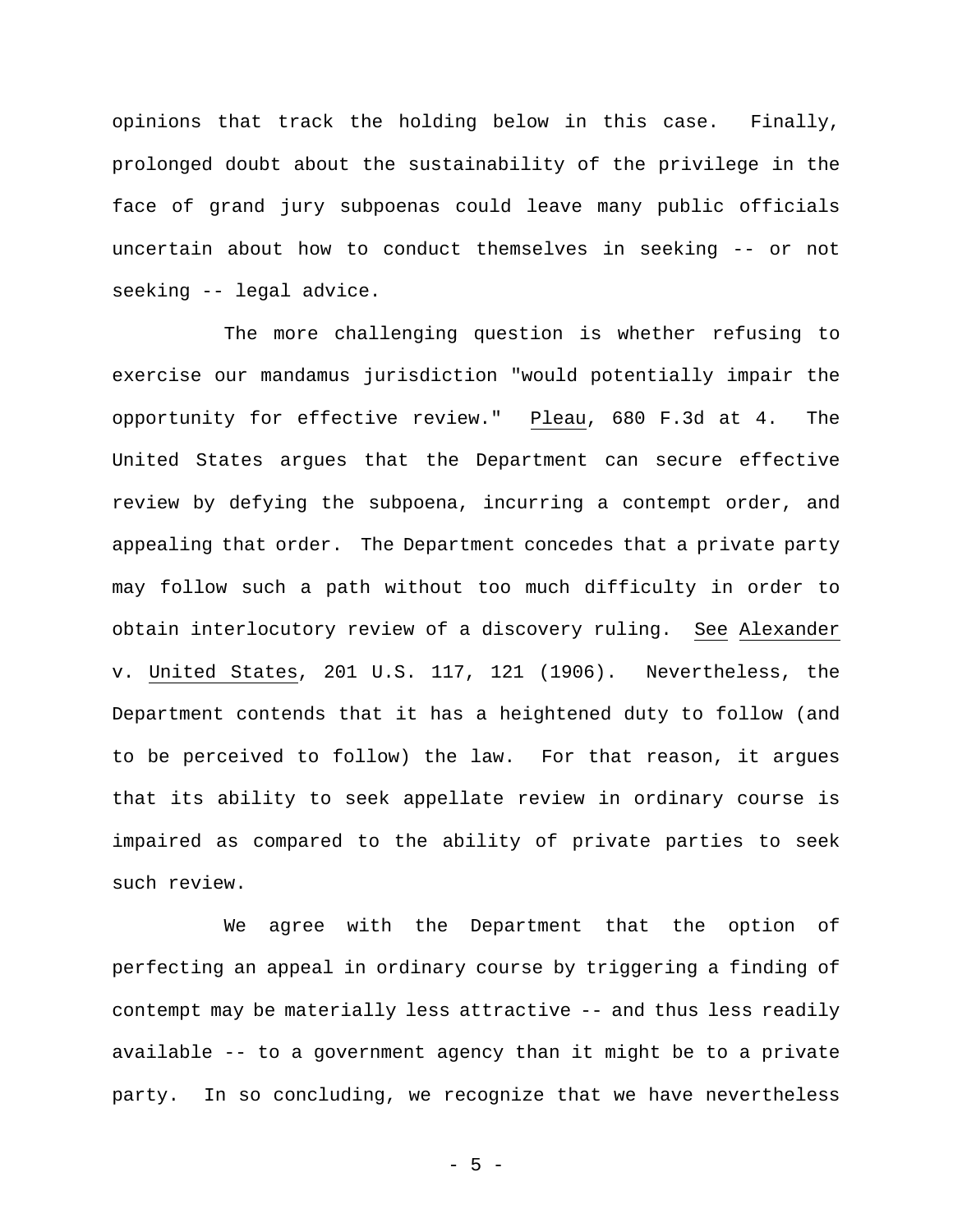twice found a witness's status as a government employee insufficient to justify foregoing the need to trigger a contempt finding as a predicate to appeal. See Bennett v. City of Bos., 54 F.3d 18, 21 (1st Cir. 1995); Corporacion Insular de Seguros v. Garcia, 876 F.2d 254, 260 (1st Cir. 1989). In neither case, however, were we asked to consider a grant of advisory mandamus. Rather, Bennett clearly concerned a request for traditional, supervisory mandamus. See Bennett, 54 F.3d at 21 (analyzing the traditional mandamus factors). And while Garcia did not expressly identify the form of mandamus relief to which it referred, it relied on a Supreme Court opinion that plainly concerned the subject of traditional, supervisory mandamus relief. See Garcia, 876 F.2d at 260 (citing Gulfstream Aerospace Corp. v. Mayacamas Corp., 485 U.S. 271, 290 (1988)). One of the factors required for this court to grant traditional, supervisory mandamus is that the district court order be "palpably erroneous." Bennett, 54 F.3d at 21; see also Gulfstream Aerospace Corp., 485 U.S. at 290 (finding traditional, supervisory mandamus available only when the district court "clearly overstepped its authority"). In such a case, a party held in contempt can be relatively confident that a successful appeal in ordinary course will deliver vindication. To obtain advisory mandamus, however, the issue must be "unsettled." Pleau, 680 F.3d at 4. Hence the risk of being found in contempt with no eventual vindication is greater in this case than it was

- 6 -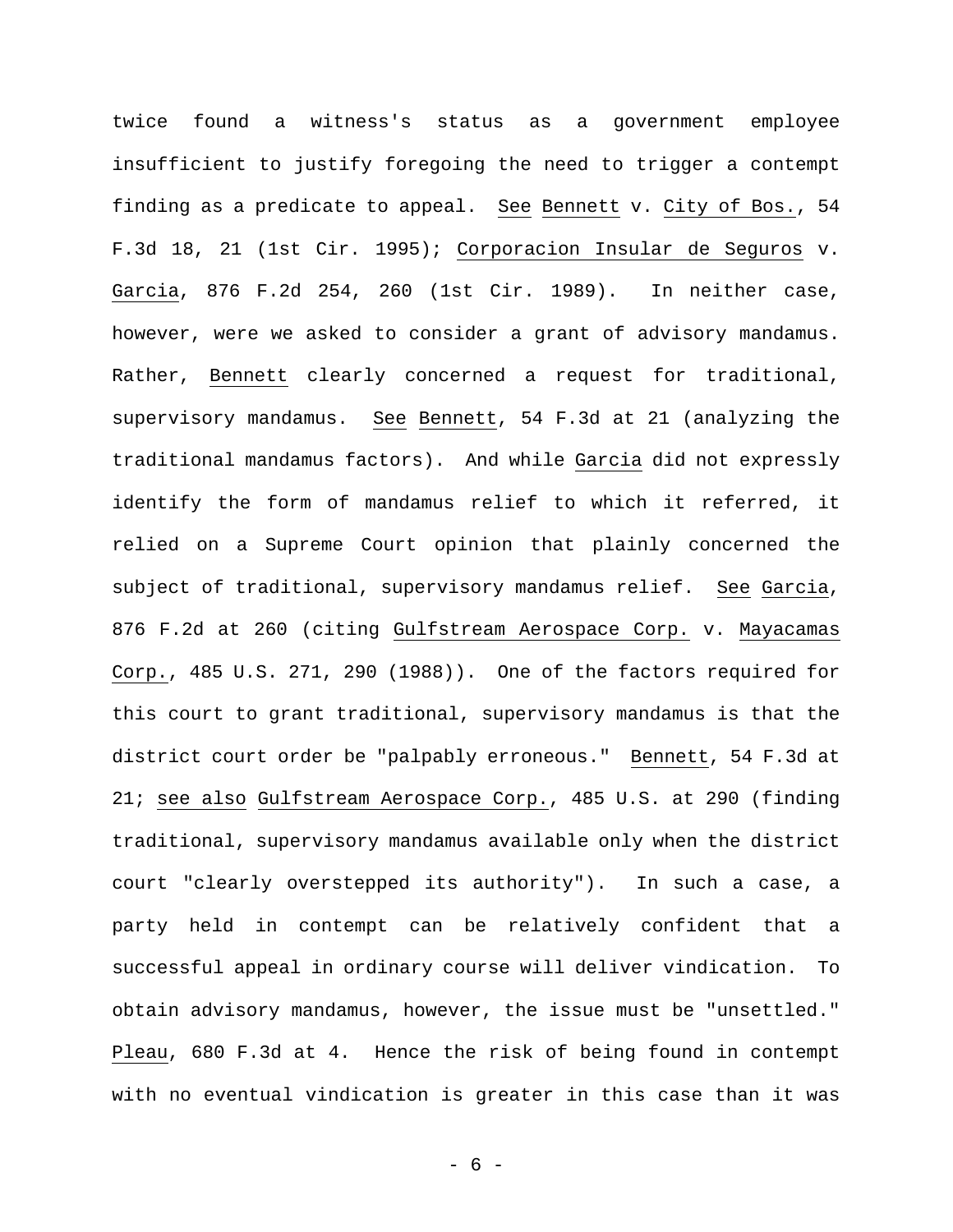in Bennett or Garcia. For this reason the Department has shown, albeit barely, that the enhanced impediment it faces as a governmental entity to securing appellate review in ordinary course supports a discretionary grant of advisory mandamus relief assuming that all other requisites are well satisfied. See In re The Justices of the Supreme Court of P.R., 695 F.2d 17, 25 (1st Cir. 1982) (granting advisory mandamus relief even though traditional appellate review was available because "[t]o require the Justices unnecessarily to assume the role of advocates or partisans on these issues would tend to undermine their role as judges").

We are also confident that the other requisites are well satisfied. The novelty of the question, its substantial public importance, and its likeliness to recur -- coupled with the strong solicitude the common law has afforded the attorney-client privilege, see Upjohn Co. v. United States, 449 U.S. 383, 389 (1981), and the heightened federalism concerns implicated in this case, see In re Justices of Superior Court Dep't of Mass. Trial Court, 218 F.3d 11, 16 (1st Cir. 2000) -- weigh in favor of our accepting jurisdiction. This question need only be decided once, and once it has been decided, the answer can govern future privilege disputes. We therefore proceed to the merits.

- 7 -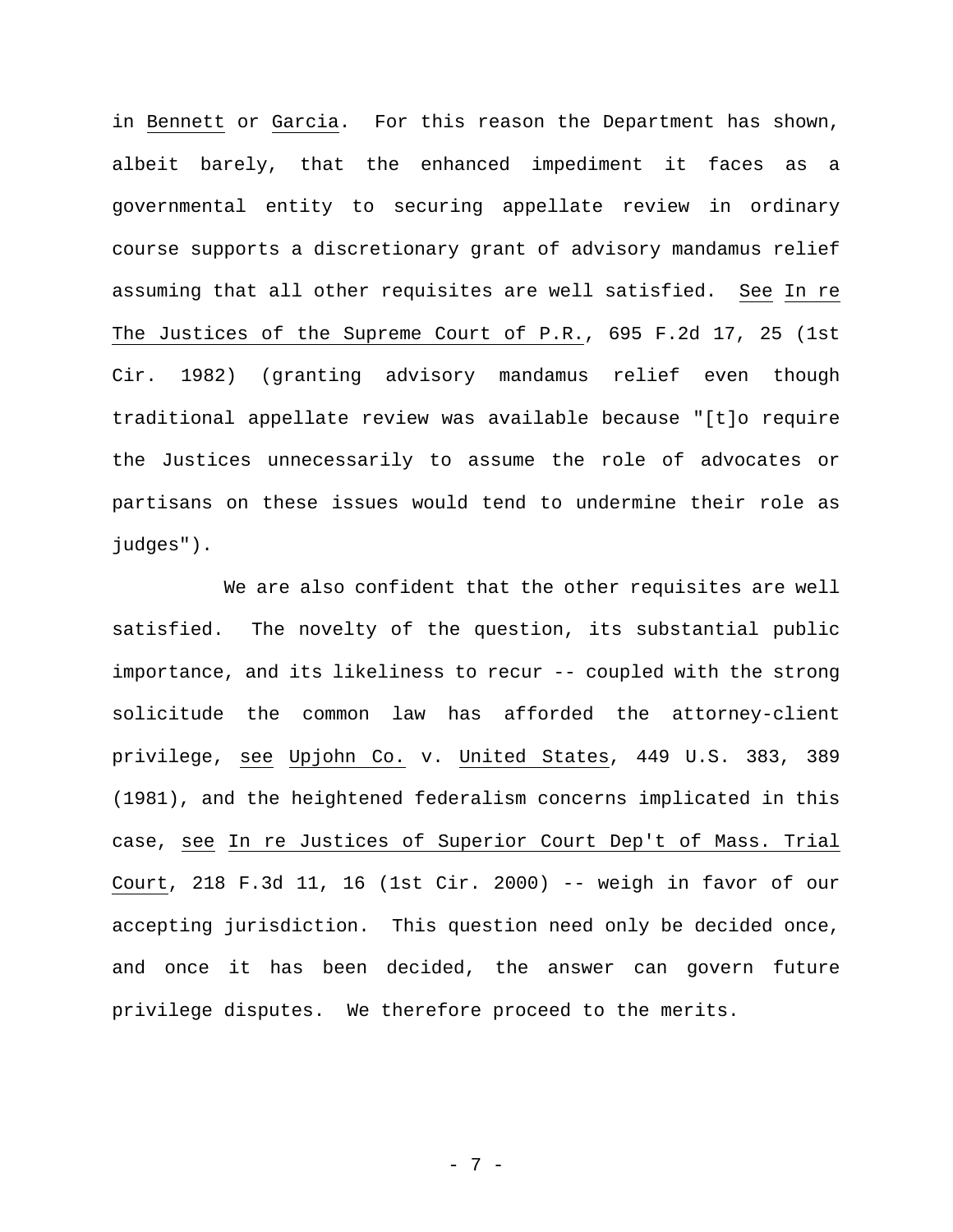**A.** 

While the federal rules of evidence generally do not apply to grand jury proceedings, an exception exists for privilege rules. Fed. R. Evid. 1101(d)(2). And, pursuant to Fed. R. Evid. 501, "[t]he common law -- as interpreted by the United States courts in the light of reason and experience -- governs a claim of privilege." The rationale for the attorney-client privilege "has long been recognized." Upjohn, 449 U.S. at 389. The Supreme Court has explained:

> Its purpose is to encourage full and frank communication between attorneys and their clients and thereby promote broader public interests in the observance of law and administration of justice. The privilege recognizes that sound legal advice or advocacy serves public ends and that such advice or advocacy depends upon the lawyer's being fully informed by the client. As we stated . . . in Trammel v. United States, "The lawyer–client privilege rests on the need for the advocate and counselor to know all that relates to the client's reasons for seeking representation if the professional mission is to be carried out." And in Fisher v. United States, we recognized the purpose of the privilege to be "to encourage clients to make full disclosure to their attorneys."

Id. (citations omitted). In a display of understatement, we have described the privilege as "well-established." In re Keeper of the Records (XYZ Corp.), 348 F.3d 16, 22 (1st Cir. 2003). At the same time, "the privilege is not limitless, and courts must take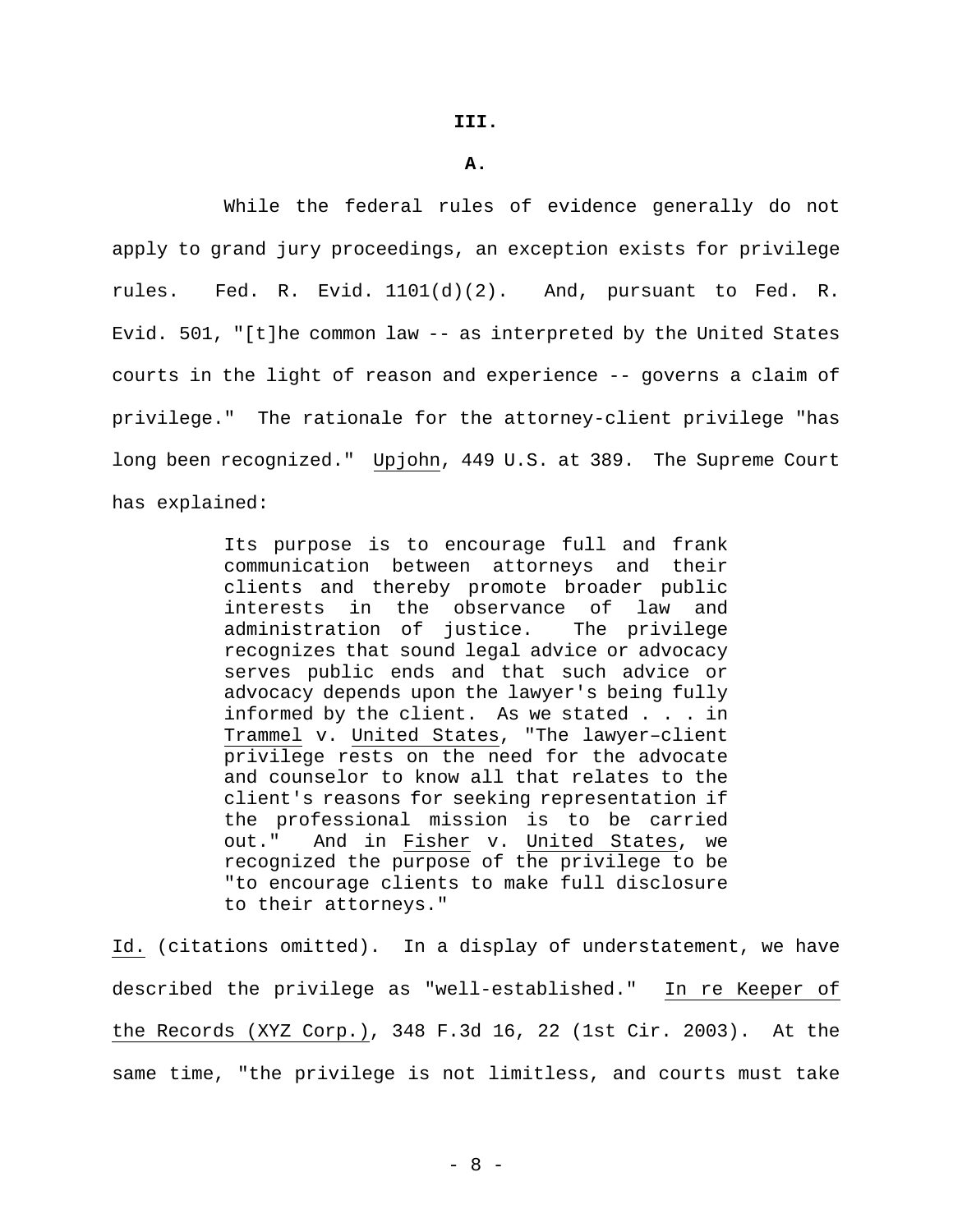care to apply it only to the extent necessary to achieve its underlying goals. . . . [It] must be narrowly construed because it comes with substantial costs and stands as an obstacle of sorts to the search for truth." Id. (citation omitted).

The application of the attorney-client privilege to communications between government officials implicates competing public interests. Confidentiality furthers the public interest by making it more likely that public employees will seek to know the law when contemplating certain actions. On the other hand, in the case of public employees, one might say that the ultimate client is the public and that the public interest in transparent government processes cuts against the robust maintenance of any privilege.

Four circuits have weighed in on the subject of grand jury subpoenas seeking confidential communications between government attorneys and government officials. Of those, three have found that the privilege does not apply to such communications, see In re A Witness Before the Special Grand Jury 2000-2, 288 F.3d 289 (7th Cir. 2002); In re Bruce R. Lindsey (Grand Jury Testimony), 158 F.3d 1263 (D.C. Cir. 1998); In re Grand Jury Subpoena Duces Tecum, 112 F.3d 910 (8th Cir. 1997), and one has found the opposite, see In re Grand Jury Investigation, 399 F.3d 527 (2d Cir. 2005). The split is more even, however, when considering only the cases in which a federal grand jury sought

- 9 -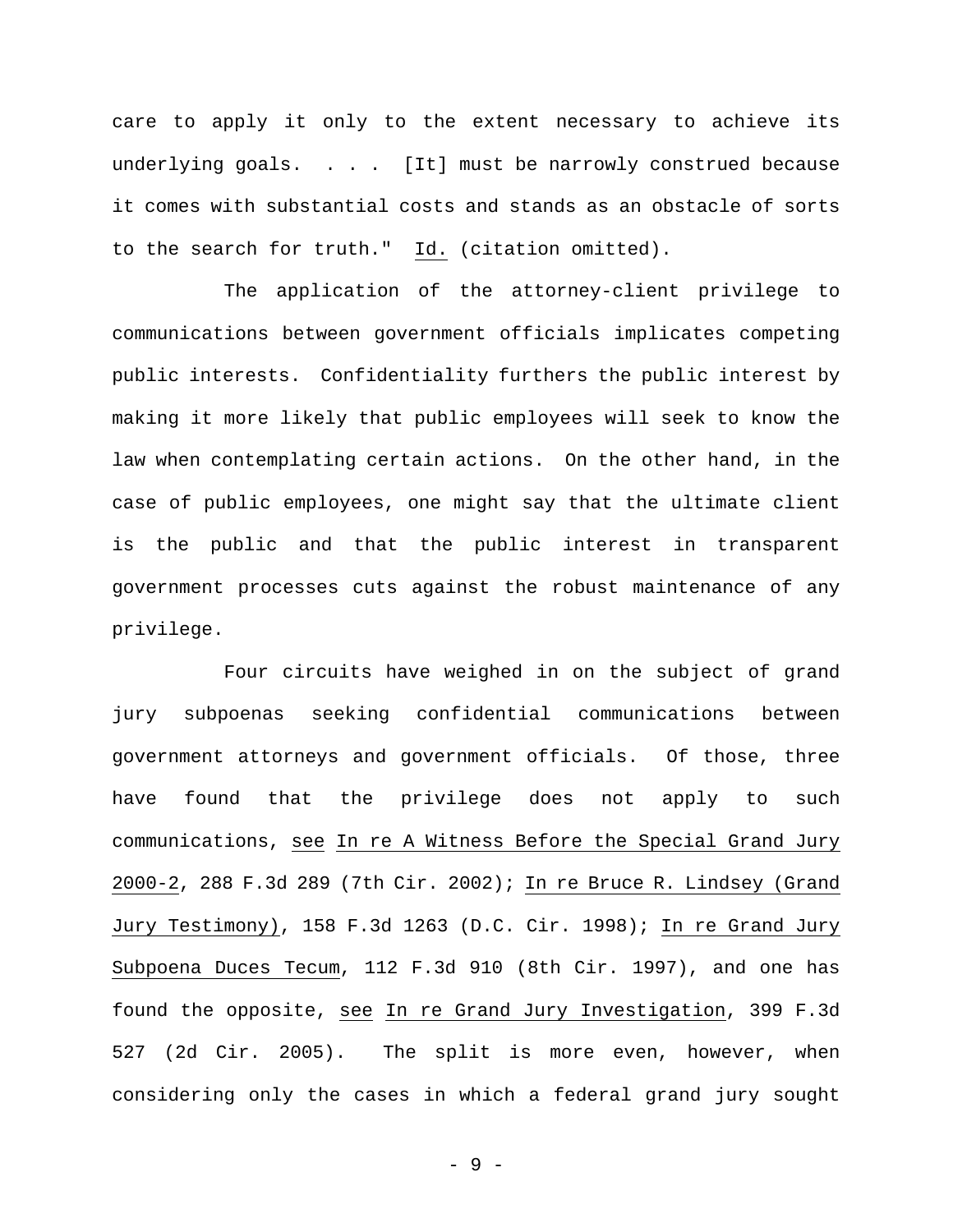potentially privileged materials from state officials. Within this subsection of cases, one circuit has found that the privilege does not apply, see In re A Witness Before the Special Grand Jury 2000-2, 288 F.3d at 293-94, and one has found the opposite, see In re Grand Jury Investigation, 399 F.3d at 532–35.

#### **B.**

Turning to our own analysis, we consider first the related arguments that a government lawyer should not be able to assert the privilege because the lawyer's ultimate duty is to the public, that the governmental entity need not fear prosecution, and that the privilege need be overborne by the public interest in transparent government. See In re A Witness Before the Special Grand Jury 2000-2, 288 F.3d at 293–94 (noting that "government lawyers have a higher, competing duty to act in the public interest" and citing In re Bruce R. Lindsey (Grand Jury Testimony), 158 F.3d at 1273, for the proposition that there exists a public interest in "transparent and accountable government"); id. at 294 ("A state agency, however, cannot be held criminally liable by either the state itself or the federal government."). Were these arguments dispositive, it should follow that a government could not assert the attorney-client privilege in response to a civil subpoena or a discovery request on a matter of public importance. Yet federal common law is directly to the contrary. As the Supreme Court explained in United States v. Jicarilla Apache Nation: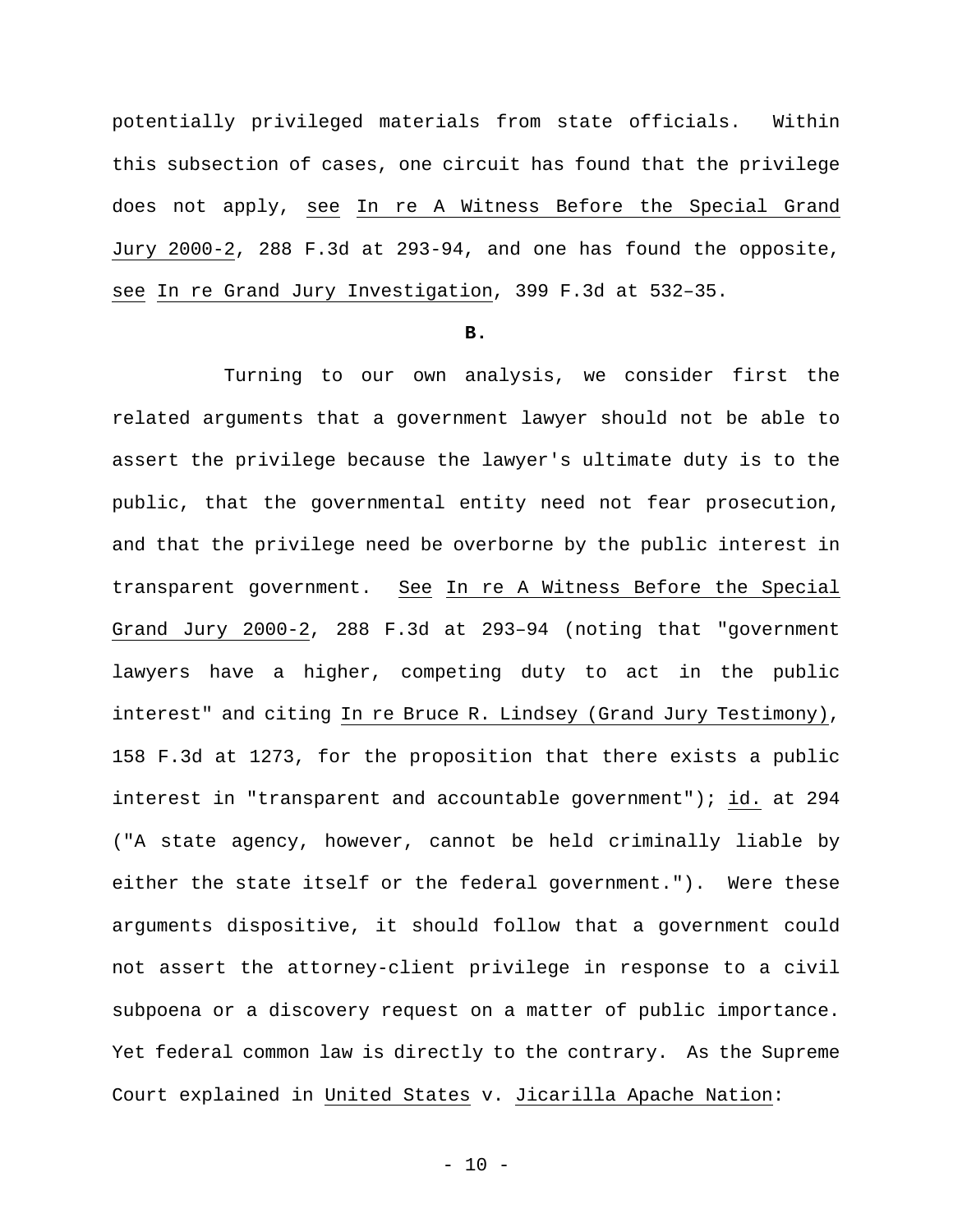The objectives of the attorney-client privilege apply to governmental clients. "The privilege aids government entities and employees in obtaining legal advice founded on a complete and accurate factual picture." Unless applicable law provides otherwise, the Government may invoke the attorney-client privilege in civil litigation to protect confidential communications between Government officials and Government attorneys.

564 U.S. 162, 169–70 (2011) (citation omitted) (quoting 1 Restatement (Third) of the Law Governing Lawyers § 74 cmt. b (Am. Law Inst. 1998)).

We take from this precedent the conclusion that the public nature of the Department cannot itself deem the privilege inapplicable. Something more is needed. That something more, according to the United States, is the fact that the subpoena here comes from a criminal grand jury seeking evidence of a crime. But neither can that justification by itself be enough to sustain the United States' position. After all, subpoenas in criminal investigations are routinely served on private entities, yet those entities can successfully assert the attorney-client privilege. See, e.g., In re Grand Jury Subpoena, 273 F. Supp. 3d 296, 300-04 (D. Mass. 2017).

#### **C.**

So none of the United States' principal arguments for sustaining the broad "no privilege" rule that the district court

- 11 -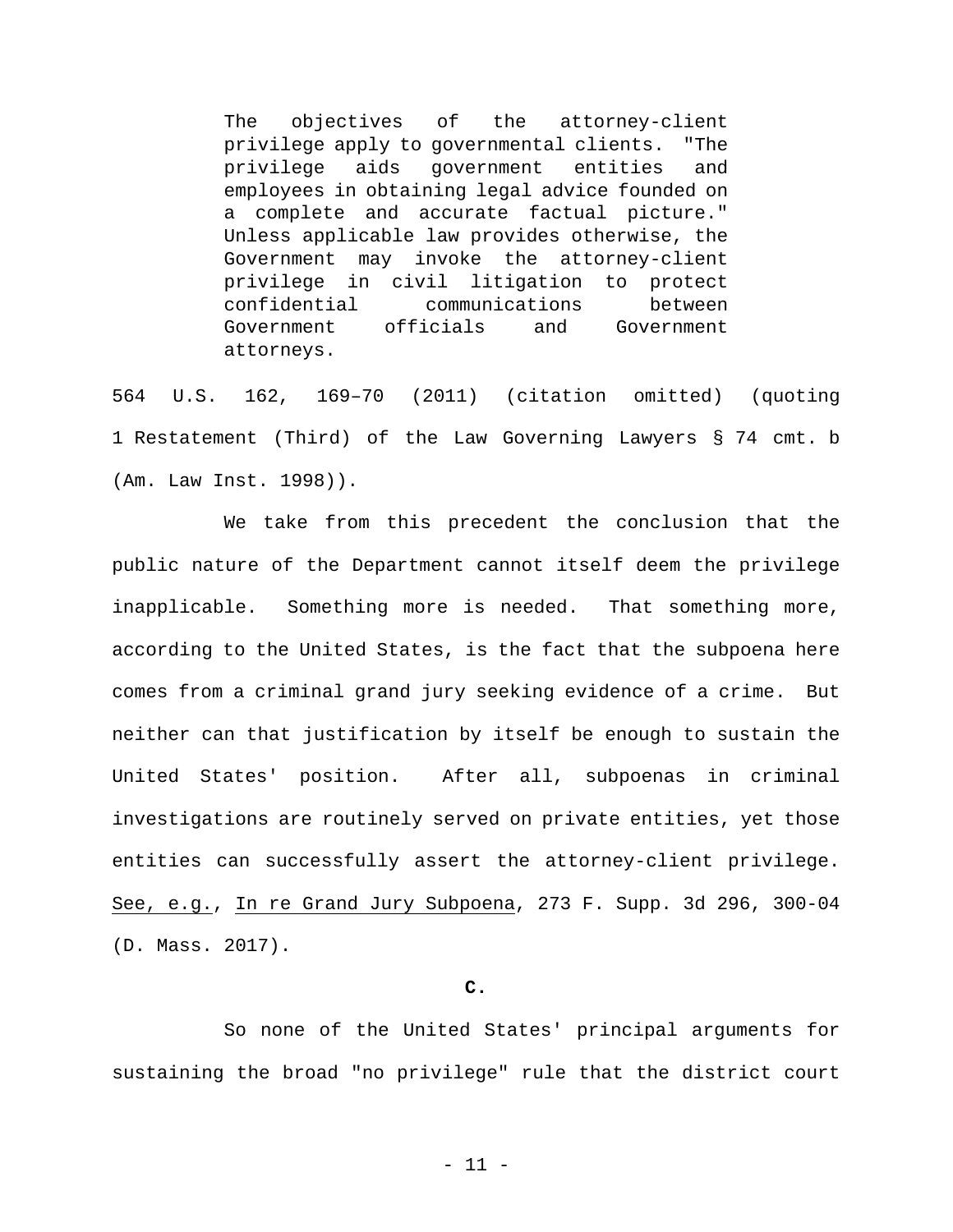adopted can carry the day on their own. The United States is therefore left to argue that its arguments can do the trick when combined; i.e., if the proceeding is criminal and the witness is a government employee or entity, then the privilege does not apply. As for why the United States' arguments might accomplish together what none can do on its own, the United States does not say. Rather, it points to cases applying federal law to federal actors. See In re Bruce R. Lindsey (Grand Jury Testimony), 158 F.3d at 1266; In re Grand Jury Subpoena Duces Tecum, 112 F.3d at 915. But those decisions turn on the application of 28 U.S.C. § 535(b), which mandates that federal employees report any wrongdoing they may witness to the Attorney General but does not purport to require any such disclosure by state employees.

Moreover, the federal-state conflict that the availability of the attorney-client privilege implicates may cut in favor of respecting the state's view of the best balance between the public's interest in government transparency and the beneficial aspects of the privilege. See In re Grand Jury Investigation, 399 F.3d at 534 (discussing the federalism concerns the question implicates and noting that Connecticut chose to adopt strong privilege rules against its own investigators). In brief, why should the federal grand jury -- without direction from Congress -- get to overrule a state's decision on how best to

- 12 -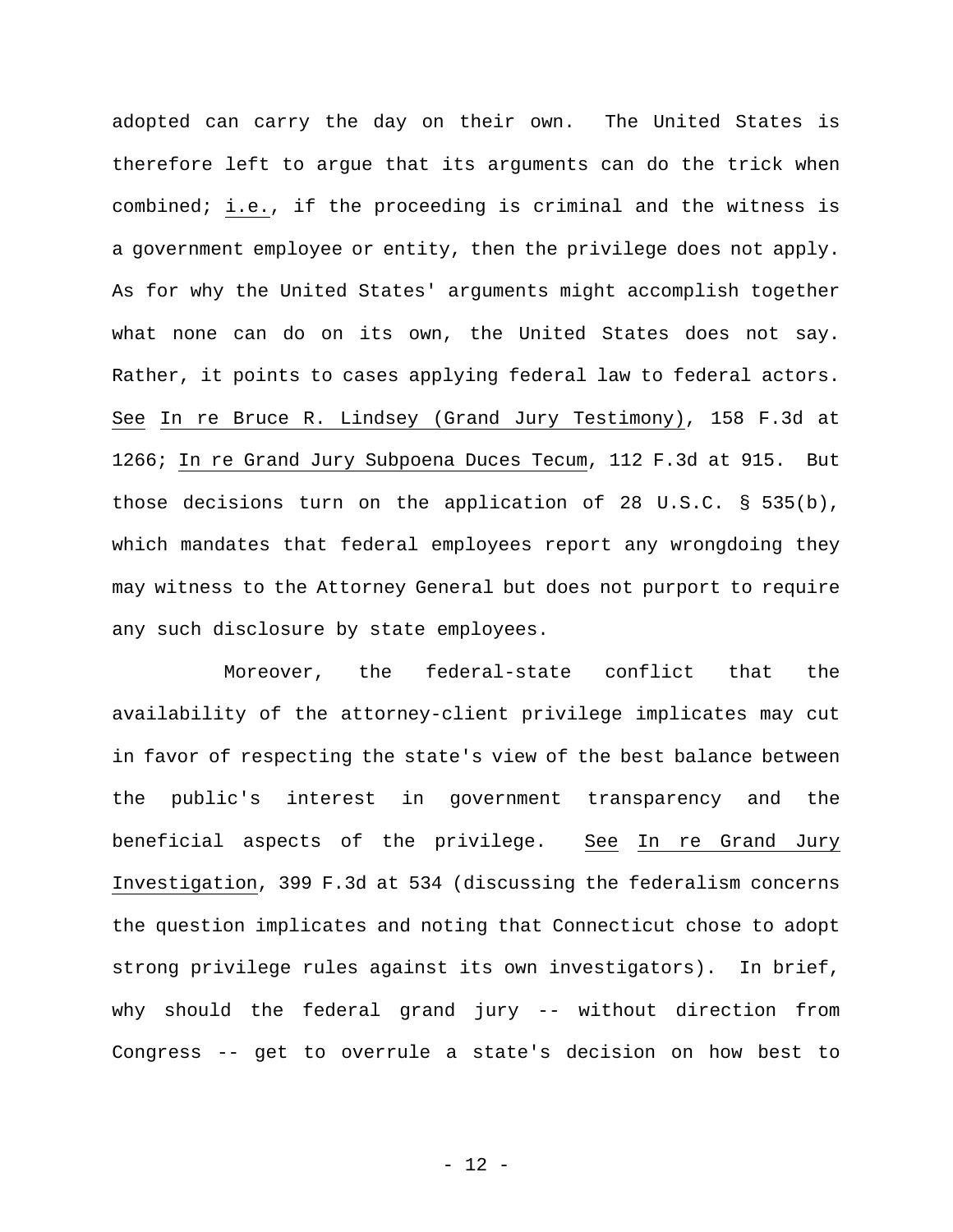operate its own government when there is no claim of wrongdoing by state officials?

On the other hand, the United States' argument gathers much more force when the federal grand jury is investigating potential crimes that state officials or employees may have committed themselves. The public interest in uncovering and stopping crime grows substantially when crime invades the very institutions that establish and preserve our balance of order and freedom. In the face of such an invasion, the government and its powers and fisc may become instruments for facilitating rather than deterring crime. And, in such circumstances, the benefit of federalism may well rest more in its checking function than in its deference to the state. For these reasons, it is perhaps not surprising that in all of the cases in which any of our fellow circuits have rejected otherwise valid assertions of the attorneyclient privilege by government entities or persons, the search for information was aimed at suspected wrongdoing within the government. See In re A Witness Before the Special Grand Jury 2000-2, 288 F.3d at 290 (investigating potential wrongdoing by the Governor of Illinois); In re Bruce R. Lindsey (Grand Jury Testimony), 158 F.3d at 1266 (investigating potential wrongdoing by the President of the United States); In re Grand Jury Subpoena Duces Tecum, 112 F.3d at 913-14 (same). So in this context - i.e., a grand jury investigating potential crime within the